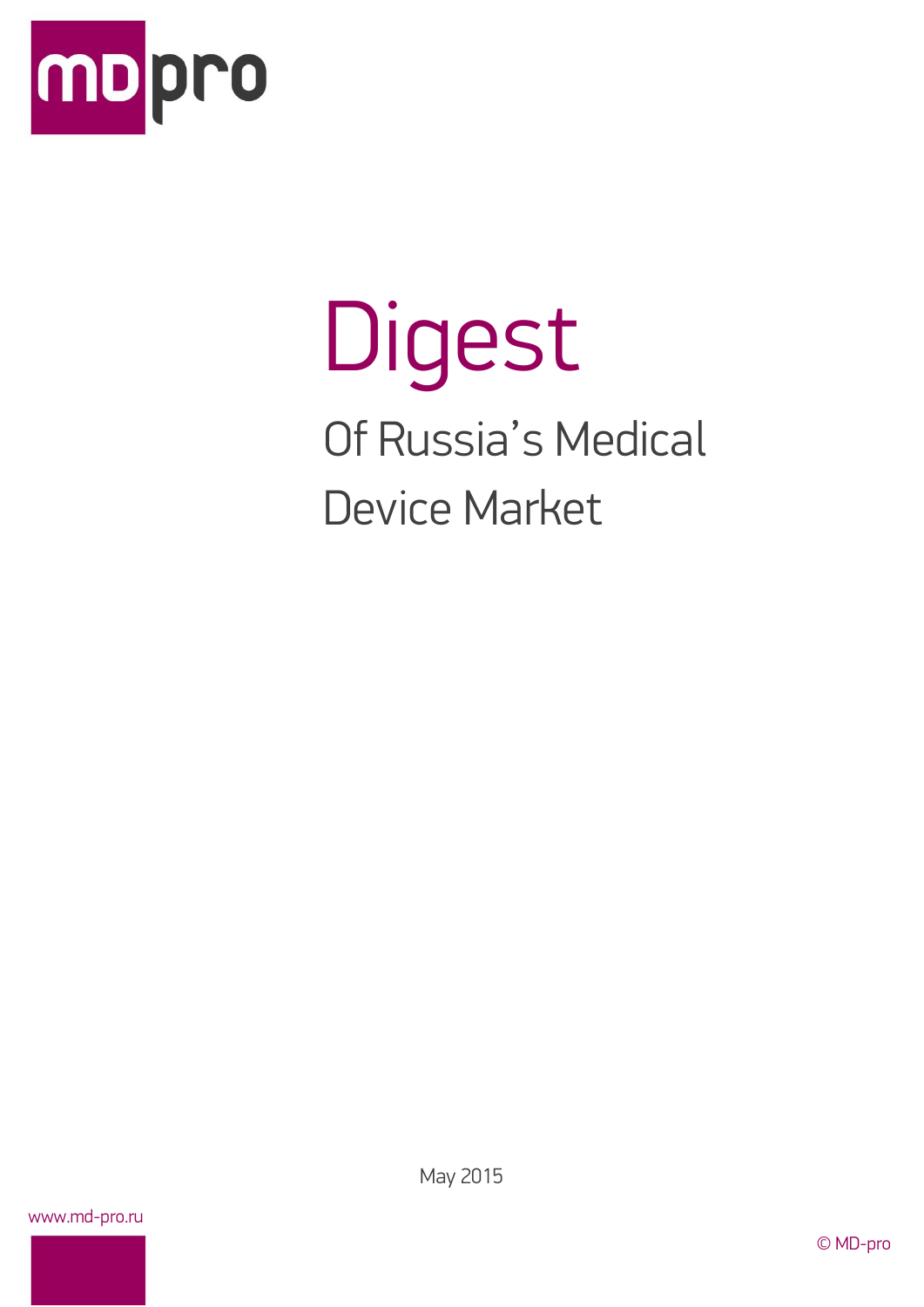# Key Industry News Market Regulation

#### Medical clusters might be open in all Russian regions

Innovative medical clusters might be open not only in Moscow, but all around the country. Such amendments to the bill about international medical clusters were offered to the State Duma Committee on Economic Policy by a deputy Nikolay Goncharov.

Apart from the offer to establish medical clusters in different Russian regions, Goncharov also came up with a proposal to let only companies from OECD (Organization for Economic Co-operation and Development) member countries to work in the clusters. It means that companies from such counties, as China, India, Argentina or Brazil will not get an access.

In September 2014 The State Duma passed the bill about the opening of international medical clusters in Russia in the first reading. Now it is prepared for the second reading. As a deputy Igor Rudensky said, new amendments had already been negotiated with the government and if the Presidential Administration approves of them, they will be submitted by Nikolay Goncharov.

#### Ministry of Industry and Trade started developing criteria for identification of goods with no equivalents made in Russia

Ministry of Industry and Trade reported on the development of the Russian Federation Government Resolution on identification of criteria for classifying products as industrial products with no equivalents produced in Russia and also criteria for classifying industrial products as products made in Russia.

The document has been developed to implement stimulus measures to boost production in the industry, as well as to impose conditions, prohibitions and restrictions on admission of certain types of products (incl. medical devices) originating from foreign countries in procurement for state and municipal needs.

It is planned that the document will come into force in June 2015.

#### Russia's Ministry of Health has developed the draft Federal Law "On circulation of medical devices"

The Ministry of Health put up for public discussion the draft Federal Law "On circulation of medical devices". The drafters believe that the adoption of the law will help create the conditions necessary for preventing low quality or substandard medical devices from entering the domestic market. It is also expected to ensure the competitiveness of domestic medical products both inside and outside the country.

Public discussion of the draft law is held from April 8 to May 8, 2015.

#### The Ministry of Healthcare is developing rules of destruction of confiscated falsified medical devices

The Russian Federation Government Resolution "On approval of the rules of destruction of falsified medical devices, poorquality medical devices and counterfeit medical devices".

The document should come into force in the 4th quarter of 2015. Public discussion of the draft law was carried out until 22 April 2015.

#### Ministry of Industry and Trade approved an import substitution plan for the medical industry

Ministry of Industry and Trade's order №655 "About the approval an import substitution plan for the medical industry in the Russian Federation" was signed by the Minister of Industry and Trade Denis Manturov on March 31, 2015.

The document sets targets for certain types of medical devices in terms of increasing the share of domestic manufacturing output till 2020. The order contains a list of 111 medical devices, whose share of imports must be substantially reduced. Deputy Minister of Industry and Trade of the Russian Federation Sergey Tsyb was appointed responsible for the execution of the plan.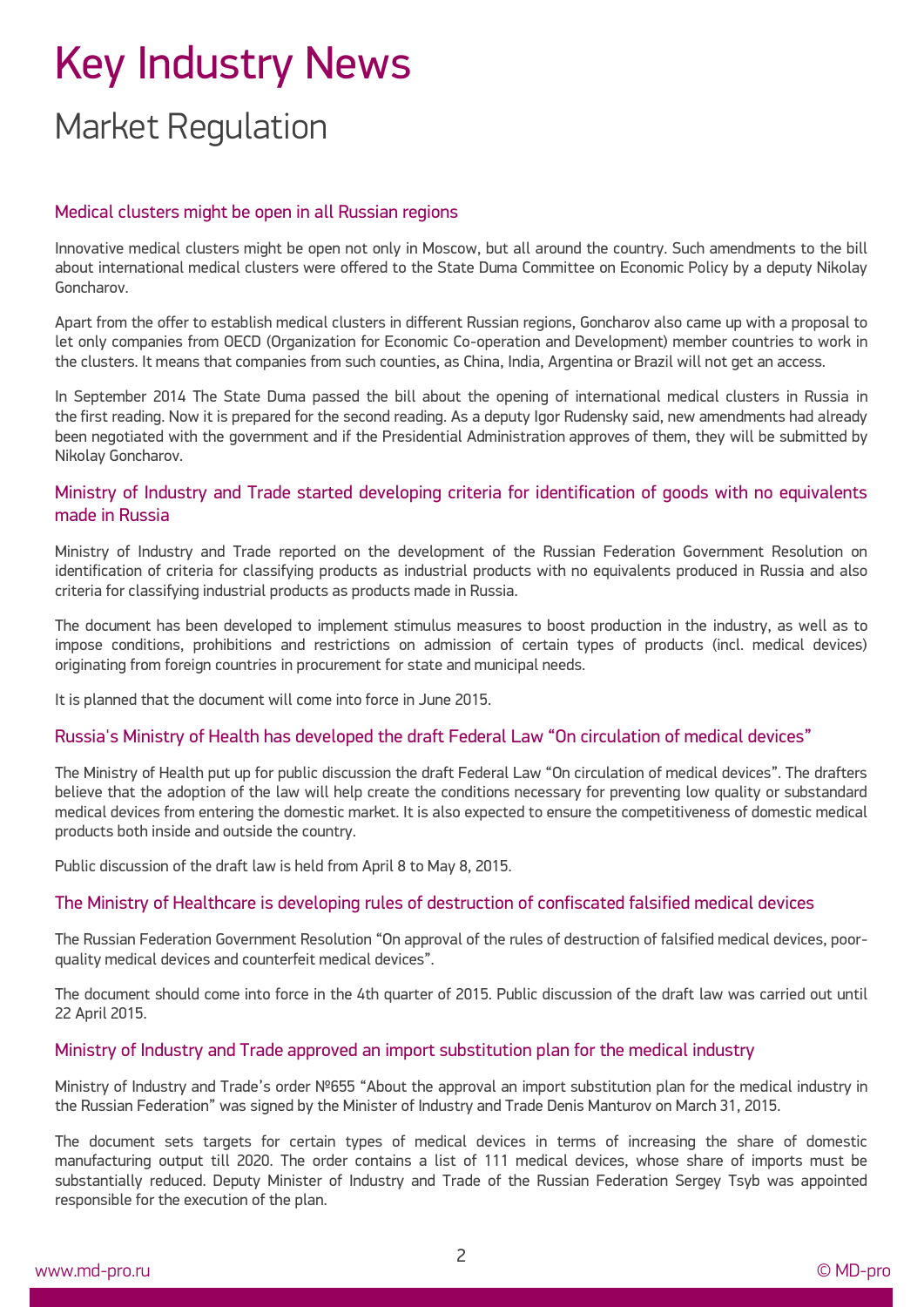### Industry Initiatives

#### Private business will invest in the Russian healthcare more than 200 billion rubles

In the next few years, the private business will invest in the healthcare system more than 200 billion rubles, which is about \$4 billion. According to Deputy Prime Minister Olga Golodets, the money will be invested in the development of healthcare centres, which will treat people under state guarantee programs and through a system of obligatory medical insurance (OMS).

As Golodets noted, one of the pilot projects with private sector's involvement will be the manufacturing of medical devices on the basis of Novosibirsk Scientific Research Institute of Traumatology and Orthopedics. She stressed that Russian scientists have reached a fundamentally new level in the development of prostheses, which are not only competitive in the world, but even in many ways superior to their foreign counterparts.

Deputy Prime Minister added that 62 healthcare projects based on a public-private partnership are being implemented right now is 25 Russian regions.

#### Russia's Health Ministry will spend 55.6 million rubles to improve the image of the country's healthcare services

Russia's Ministry of Health is offering to pay 55.6 million rubles (\$985 thousand) for a campaign to improve the image of the country's healthcare services, according to a notice published on the government procurement website.

The bid solicitation seeks proposals for "work on creating and placing television materials aimed at creating a positive image of the Russian health services."

The main objectives of this campaign are improvement of the medical profession prestige, creation of a positive attitude towards the Russian health care and popularization of preventive medicine.

Works and services must be performed in several stages, the last of which must be completed no later than 30 October 2015.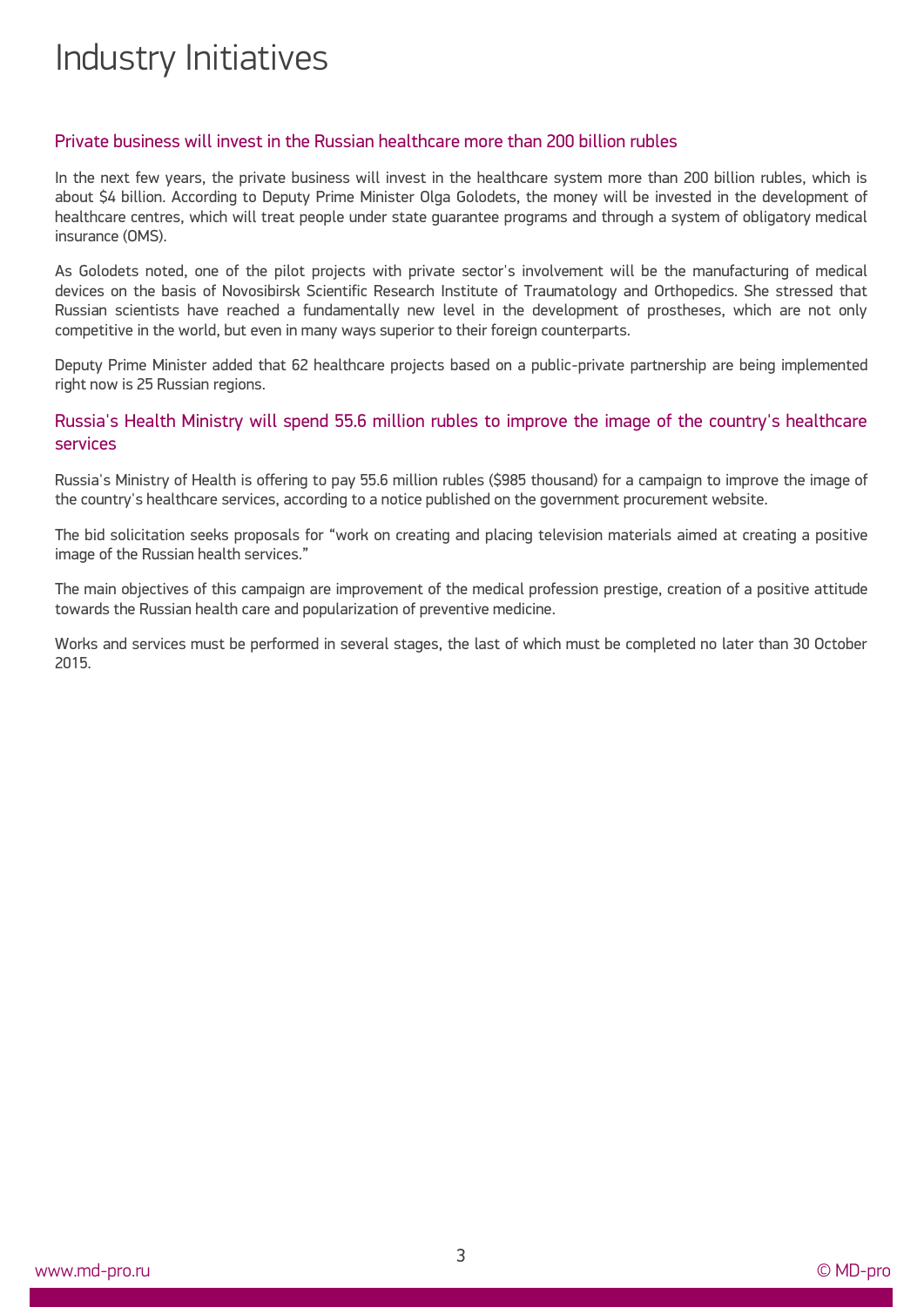### Science and Technology

#### Krasnoyarsk scientists created "shoes" for stroke rehabilitation

Scientists from Krasnoyarsk have presented special "shoes" – "Stabilizing Platforms GS-3" – aimed to help people recovering from a stroke. It is also designed for people with balance problem (such as unsteady gait) and those suffering from dizziness.

The first version of "Stabilizing Platforms GS-3" was created by scientists from the Department of Nervous Diseases of Krasnoyarsk State Medical University 10 years ago. Since that time the invention had been continually developed and improved. In 2015 the first prototype of the device was ready.

Clinical trials have shown that inexpensive therapeutic "shoes" are comparable in efficiency to costly high-tech stabilometric systems. It was decided that the unique invention would be produced on an industrial scale – both for individual patient use and for delivery to hospitals.

#### Scientists in Tomsk have developed a biodegradable material for restoration of bone tissue

Scientists from Seversky Institute of Technology have developed a material based on biological hydroxyapatite for bone tissue repair.

According to the scientists, biodegradable devices made from hydroxyapatite can replace titanium screws and plates. What is important is that the hydroxyapatite is fully compatible with the human body, unlike titanium or ceramics, which are eventually rejected.

Hydroxyapatite is a white powder made from animal bones. By mixing it with biological polymers, scientists get a substance similar to clay (so-called "bone cement"). When applied to the bone, it hardens and eventually dissolves. What we finally have is a bone.

#### UIMC is planning to develop mobile clinics

Radio Engineering Concern Vega, part of the United Instrument Manufacturing Corporation, is preparing to start development of mobile clinics, which should make comprehensive medical checkups and other medical services more accessible to people living in remote areas.

A number of similar locally produced mobile facilities currently operate in Russia, offering one type of service: dentistry, X-ray, however, for now, there are no comprehensive mobile healthcare facilities that would comprise a full clinic with multiple specialists capable of performing a full medical checkup and treatment. "We are currently preparing to develop a line of different specialized mobile medical facilities (gynecology, dentistry, X-ray diagnostics, pediatrics), and estimating the requirement for such facilities in individual regions and the country as a whole," Head of Medical Equipment Development and Manufacturing Alexander Kulish said in his interview for the RIA Novosti newswire.

The United Instrument Manufacturing Corporation makes Hemo Express mobile blood banks, capable of not only collecting and transporting blood, but also storing it for extended periods of time. Mobile blood banks are already operating in Kaluga and in the areas of the Moscow Region.

#### Russian scientists will create an artificial heart

Moscow Aviation Institute research specialists reported about the aim of creating an artificial heart in collaboration with experts from United Instrument-Making Corporation. The companies intend to begin work on the project by the end of the year.

At the moment there are only two types of artificial heart developments existing. The first type is based on constant blood flow while the second includes impulse blood flow method. Russian doctors have already used the first type of artificial heart. Unfortunately, it is not able to prolong life of the patient for a long period of time. New development will be based on impulse blood flow method. In this case operation of artificial heart will be close to operation of the real organ.

At the same time it is also known that technology of artificial heart growing can appear within several few years in Russia.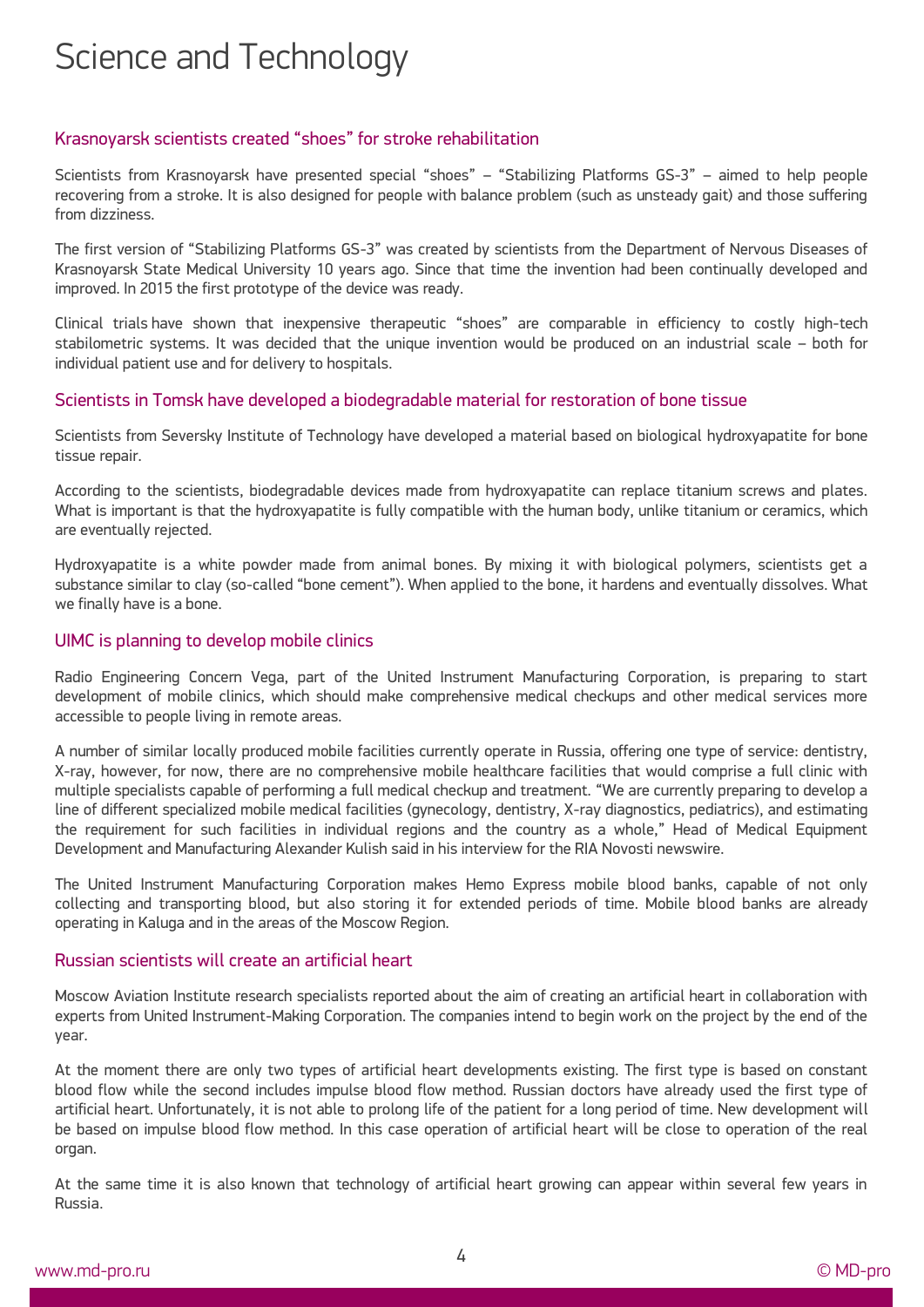#### Tomsk scientists are developing a cloud server for storing and processing of MRI images

Tomsk researchers are developing a cloud-based server, which will help speed up and reduce the cost of MRI images processing. The main objective of the project is to geographically separate a scanner and a computing device.

The scientists offer to send an image from a scanner to the "cloud", where it will be processed, and then send the results back to the doctor. According to them, it will increase the speed of information processing and eliminate the use of costly local servers.

Right now scientists have a remote server for processing of medical imaging, which is used for scientific purposes. In the future developers are planning to create a full-fledged portal, designed for use in everyday medical practice.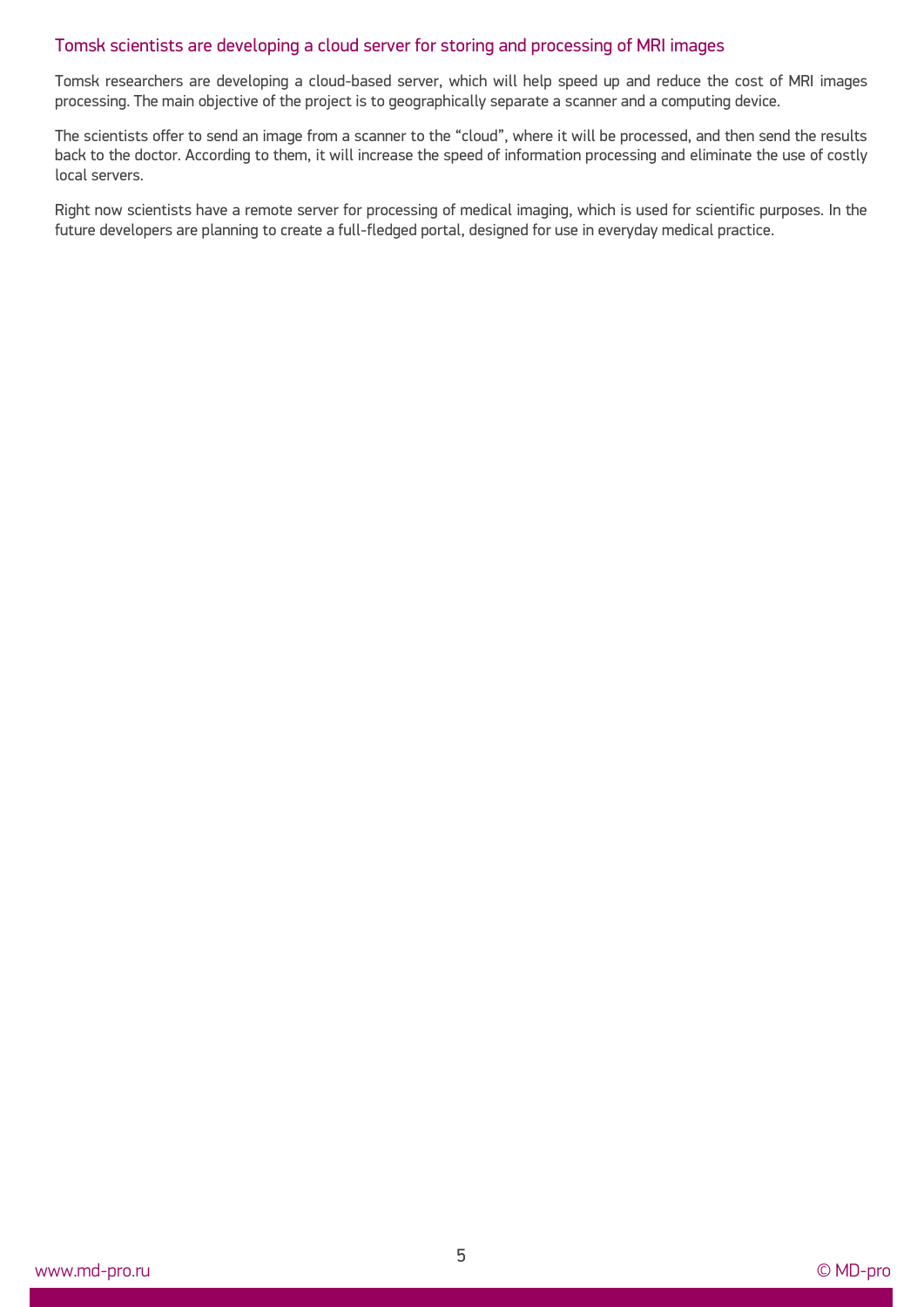## Market Statistics (April 2015)

Since most of Russian healthcare facilities are state owned, 75% of all medical devices are sold through a public bidding process. Therefore, the dynamics of public procurement of medical devices determines the dynamics of the whole market. It explains the importance of tracking the value of public procurement market on a monthly basis. The analysis of public procurement uses data on tenders for delivery of medical devices posted on the official procurement website [www.zakupki.gov.ru.](http://www.zakupki.gov.ru/)

Figure 1 shows that the value of public contracts in April 2015 was RUB 15.2 bln., which is more than 75% higher than April 2014's 8. bln. The market's sharp rebound in that period of time was a response to adoption of a new edition of the public (government and municipal) procurement law 44-FZ. Public clients seized the last chance to close deals under the old 94-FZ rules at the end of 2013. In 2014 a new edition of the public procurement law came into force, bringing down the number of deals in January-March 2014 compared to previous years.

Figure 2 demonstrates that market dynamics in USD is a bit different. It reflects the trend of a strengthening ruble against the US dollar.



Figure 1. Dynamics of public procurement in 2014-2015 (RUB mln.)

Figure 2. Dynamics of public procurement in 2014-2015 (USD mln.)